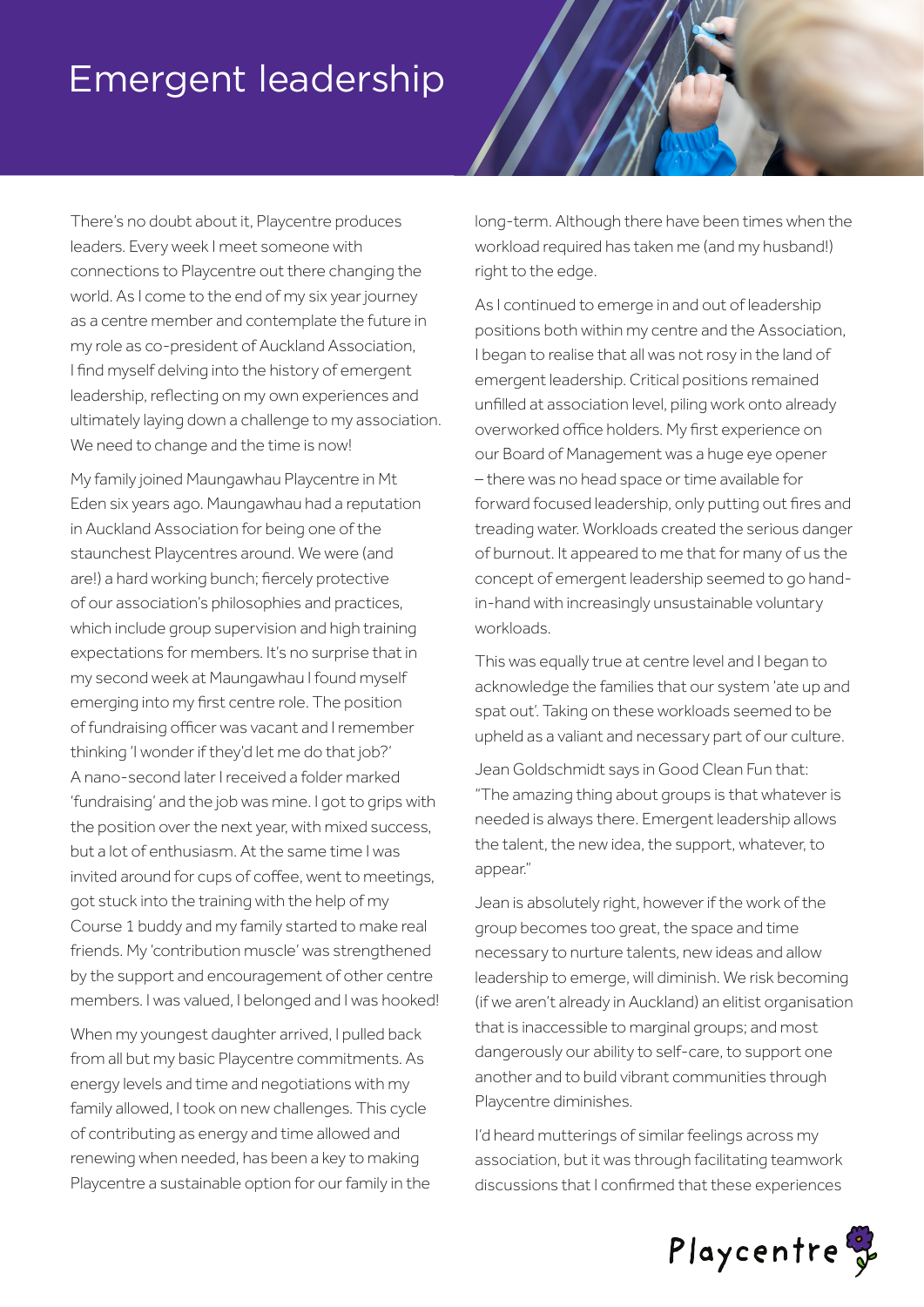### A little history

The concept of emergent leadership was born out of simpler times in our organisation's history. I'm talking about the days before bulk funding complicated licensing procedures; and NZQA qualifications and quality management systems. The ideal of nurturing and cultivating leaders to emerge from within our organisation, rather than turning to outside 'experts', reflects the grass roots nature of Playcentre and our faith in the abilities of parents to get the job done.

The term 'emergent leadership' was coined by one of Auckland Association's most influential life members, the late Lex Grey. The concept harks back to his experiences serving on fighter planes in World War 2. Each person on the plane had a part to play and each person took on a leadership role during missions. It was during his tenure as Auckland Association president (1953 and 1957) that Lex did two crucial things to embed the concept of emergent leadership into our culture. The first was to ask the committee of the day to resign. From what I can gather, the committee back then was made up of external experts in early childhood from the local university and teachers college. Lex was adamant that parents should be involved in Playcentre at every level and so he established a new committee run by parents from within the association. The second change Lex made was to limit the tenure of the president to three years. These actions laid two foundations stones for emergent leadership:

Our leaders should be our own Playcentre parents and not outside experts; and Our leaders have a shelf life, creating the need to nurture and encourage new leaders to emerge and be reflective of our ever changing and evolving membership.

were common amongst our members. Training is such a wonderful way to connect with parents across our association and there was a recurring theme in their stories: 'There is simply too much to do, this isn't fun, there has to be another way.'

Like Robbie Burke says 'Playcentre is in the blood' and I couldn't let go of a deep seated desire for change. Events and opportunities conspired and I found myself emerging into my next leadership role in my association last year as the role of co-president in partnership with Justine Reid. We have committed to doing this role together for the full three year term. Why? Because the time for change is now.

In Good Clean Fun Geraldine McDonald states that *"Playcentre has survived not because of inspiration but because of adaptability. And women's commitment to adaption."*

#### The time has come to adapt

The need for change is reiterated in Woodhams Research's timely report 'Supporting Playcentres in the 21st Century' which highlights that parents all over the country feel that workloads are unsustainable. The Federation strategic plan speaks of 'developing systems and practices to mitigate the impacts of compliance' (ie relieve workloads) and make Playcentre a more sustainable and accessible option. It also talks about the need to 'improve the ways in which we support and encourage emergent leadership'.

## According to Woodhams Research:

"On average for each centre, volunteers contribute a total of 1300 hours annually for administration, cleaning, meetings, fundraising and working bees (that's in addition to training and time spent on session). A further 879 hours of volunteer time per centre is required to provide Association services to centres." For Auckland Association that equates to an astounding 14,064 hours per year that's 1,758 eight hour days!! What is the figure for your association?

I am struck by the words of the late Gwen Somerset, a Playcentre founder when in 1961 she said:

*"…we need to keep our centres relaxed, welcoming and comfortable, so that both parents and children find friends easily there and are able to say what they feel or play out what they feel."*